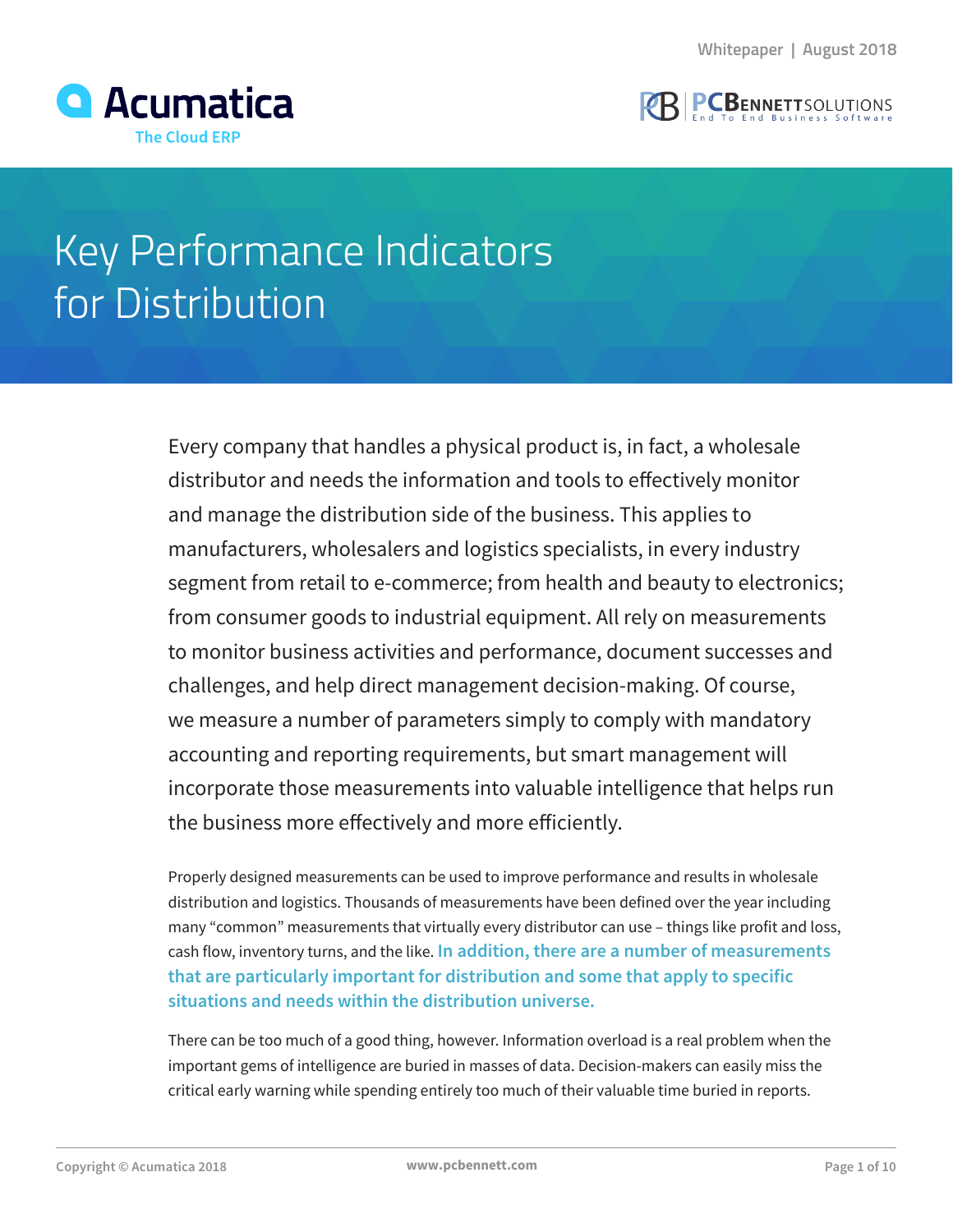



**Among this wide array of possible measurements, each industry has a relatively small number of measures that are particularly important for monitoring the overall health of the business.** Commonly called Key Performance Indicators (KPIs), these measurements are often gathered together into an executive dashboard display with graphics that provide an at-a-glance picture to help executives quickly zero in on opportunities or challenges.

These dashboards offer drill-down for analysis of the details and can be adapted to provide key measurements to individual departments or functions within the organization, focused on the specific measurements that are important in their individual span of interest.

Most distribution management software, sometimes called back office, ERP (Enterprise Requirements Planning) or DRP (Distribution Requirements Planning) systems, offer such an Executive Information System with a variety of pre-defined KPIs which the various users within the company can pull together and tweak to fit their specific situation.

**KPIs are a natural on mobile devices to stay on top of the business while in the field.**



We are in what might be called a golden age of business intelligence and KPIs. While the proliferation of connected sensors and smart devices, commonly referred to as the Industrial Internet of Things (IIoT), provides unprecedented visibility and control, it also multiples the information overload problem. Fortunately, technology is also presenting solutions to that problem in the form of powerful yet user-friendly analytics and data visualization tools that are, in effect, extensions or enhancements to the Business Intelligence / Executive Information Systems

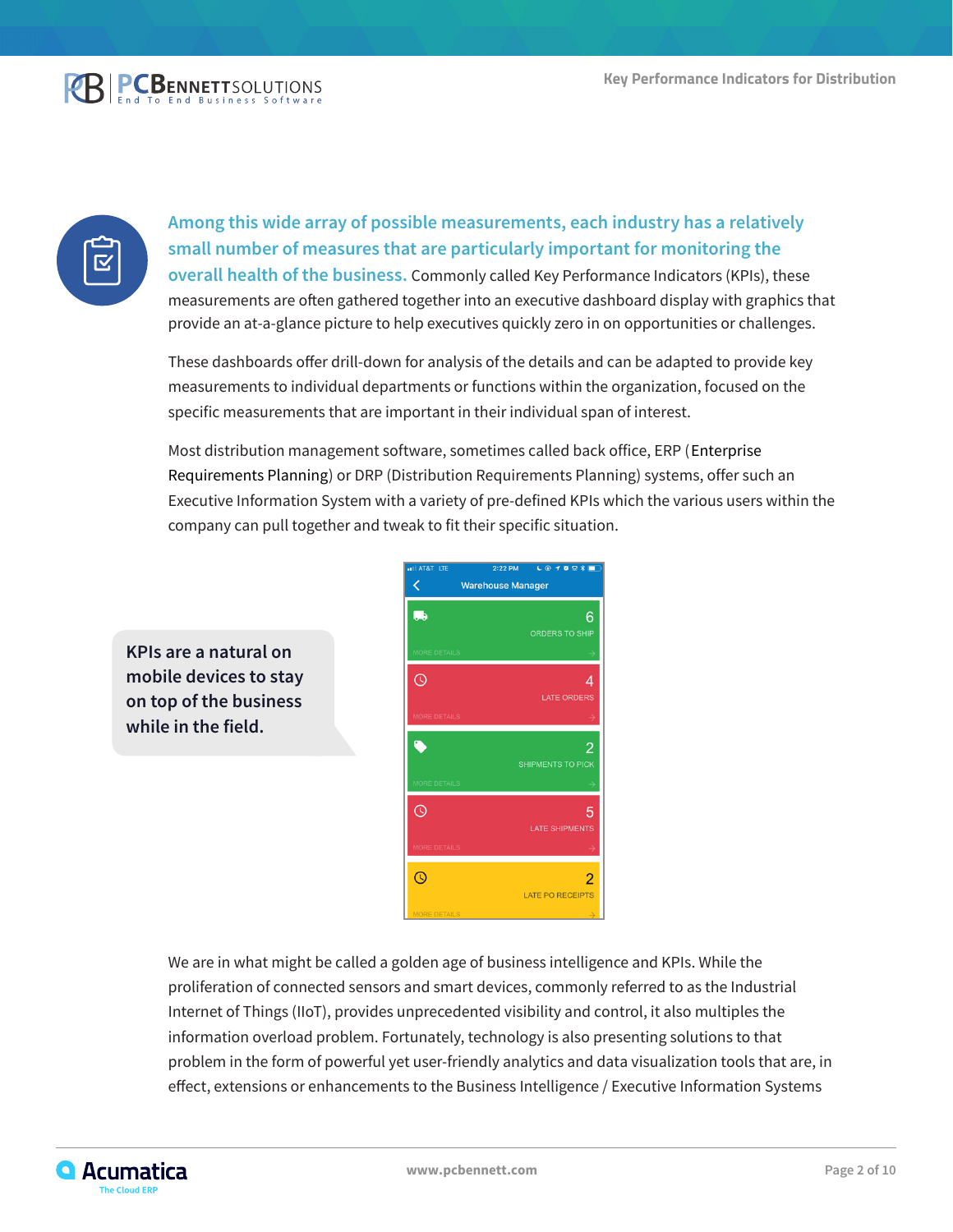

we've just discussed. And all of this data, analytics, and business intelligence is made practical and functional by the cloud because only [cloud deployment](https://www.pcbennett.com/acumatica-erp/) offers the connectivity, integration, security, scalability and capacity necessary to harness all of this data and make the intelligence accessible wherever it's needed, whenever it's needed.

## Types of KPIs

When we think of measurements and KPIs, we are most likely thinking about what can be called historical measurements – summaries and analyses of events and data. KPIs compile this data into usable forms that target the specific interest of the viewer, the functional area of the business and the needs of that specific industry and activity.

Many KPIs are [financial](https://www.pcbennett.com/acumatica-erp/products/financial-management/), as finance is the common language of general business management in distribution and all other industries. Common financial KPIs in every industry monitor sales, costs, margins, cash flow, and asset utilization. But many more KPIs are operational measurements that managers and executives use to focus in on specific activities and interests relative to transportation schedules, inventory, on-time delivery, backorders, customer service and more. All of these kinds of KPIs can be classified as historical measurements since they focus on analysis of data from activities that have already occurred. We can speculate and try to project how things will play out in the future, and we do that of course, but that is not built into the structure of the measurements.



**Historical KPIs** can be set up with alerts and warnings that monitor and detect exceptions, calling attention to issues through graphic characteristics like traffic lights (green = all okay; yellow = an indicator that something is not quite optimum; red = cause for concern) or "push" alert messages sent via email or text.

**Predictive KPIs** use what can be thought of as leading indicators to project performance expectations into the future. Management can use these projections to steer decisions and actions aimed at avoiding undesirable outcomes or enhancing desirable results. Predictive KPIs for distribution may use economic indicators, demographic trends, or specific industry indicators like housing starts (indicator of future demand for plumbing fixtures, windows, carpeting, furniture, etc.) or health trends (future demand for medications or supplies), for example.

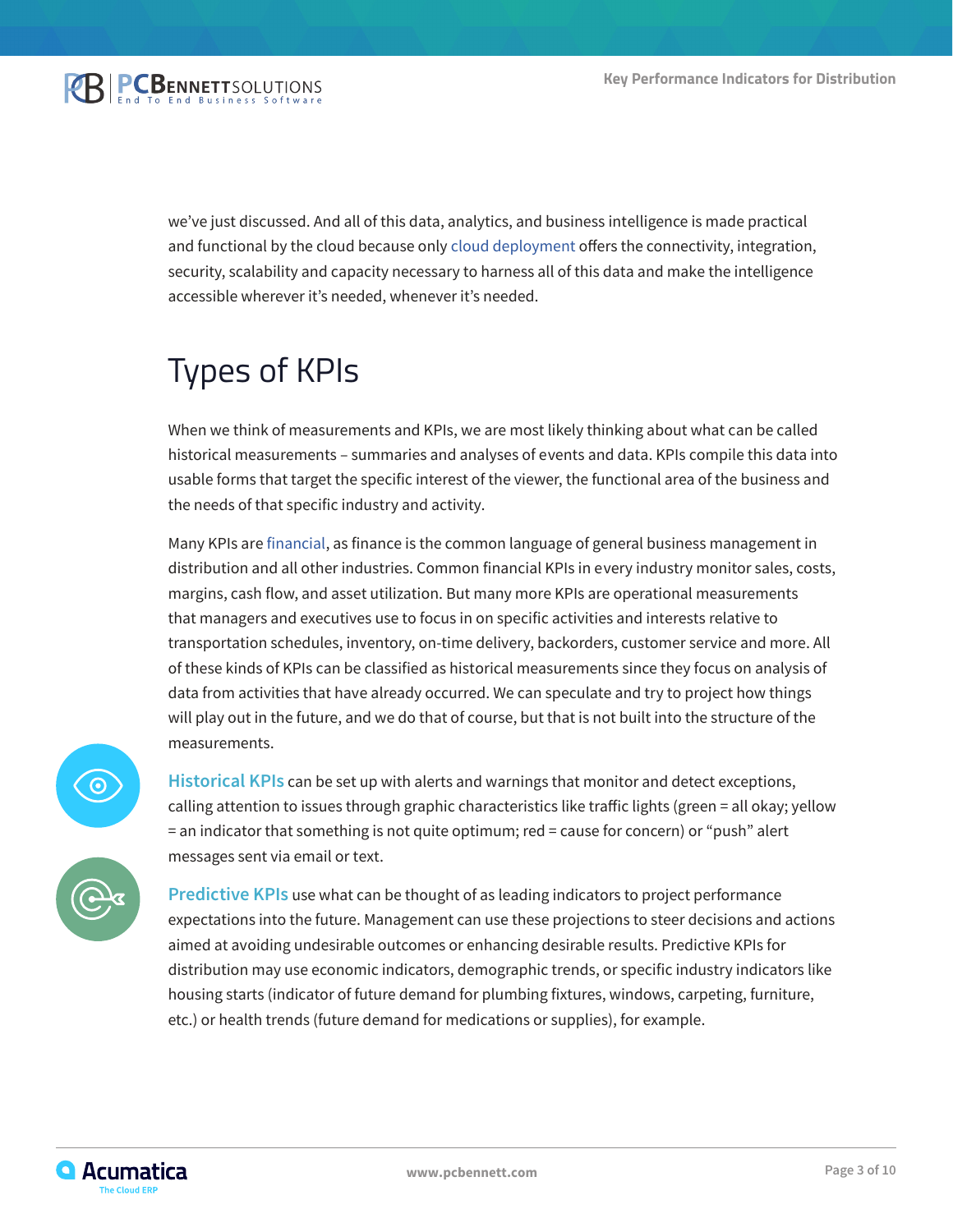### Distribution Flow Dashboard

It can be hard to find problems without an overall picture. However, you can show your processes and KPIs on a dashboard. Operational distribution KPIs can be tailored to track overall business status and performance as well as specific areas of operations. Each node of the distribution network can be monitored individually or in combinations across multiple factors. You can look at factors like inventory, on-time shipments, profitability, etc. for a single warehouse or leg of the supply chain or other groupings or categories.



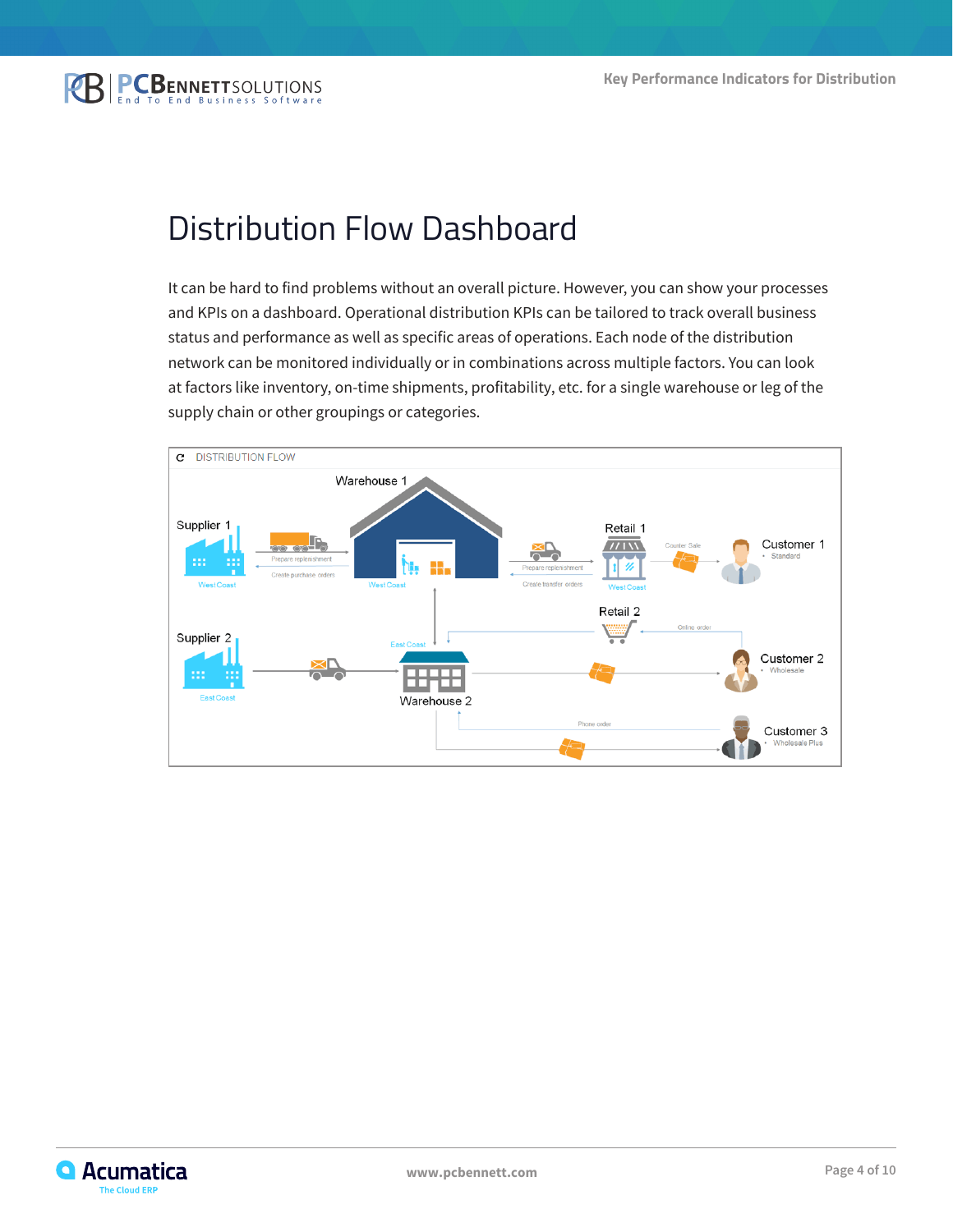

### KPIs for Distribution

As mentioned above, a number of basic KPIs measure financial performance and apply to all kinds of businesses – sales and margin, return on equity, cash flow, and the like. Operational KPIs that are focused on distribution may include common indicators that everybody already watches like the Inventory Turnover Ratio as well as others that focus more on specific areas of distribution operations.

#### Inventory Turnover Ratio

This display shows inventory turns for two different groups of items – low turnover items and high turnover items. This snapshot shows the current status in the familiar ratio format as well as some key indicators that a purchasing manager might want to watch like open POs and purchasing trends. These core metrics are extremely relevant, and each user can create their own view.



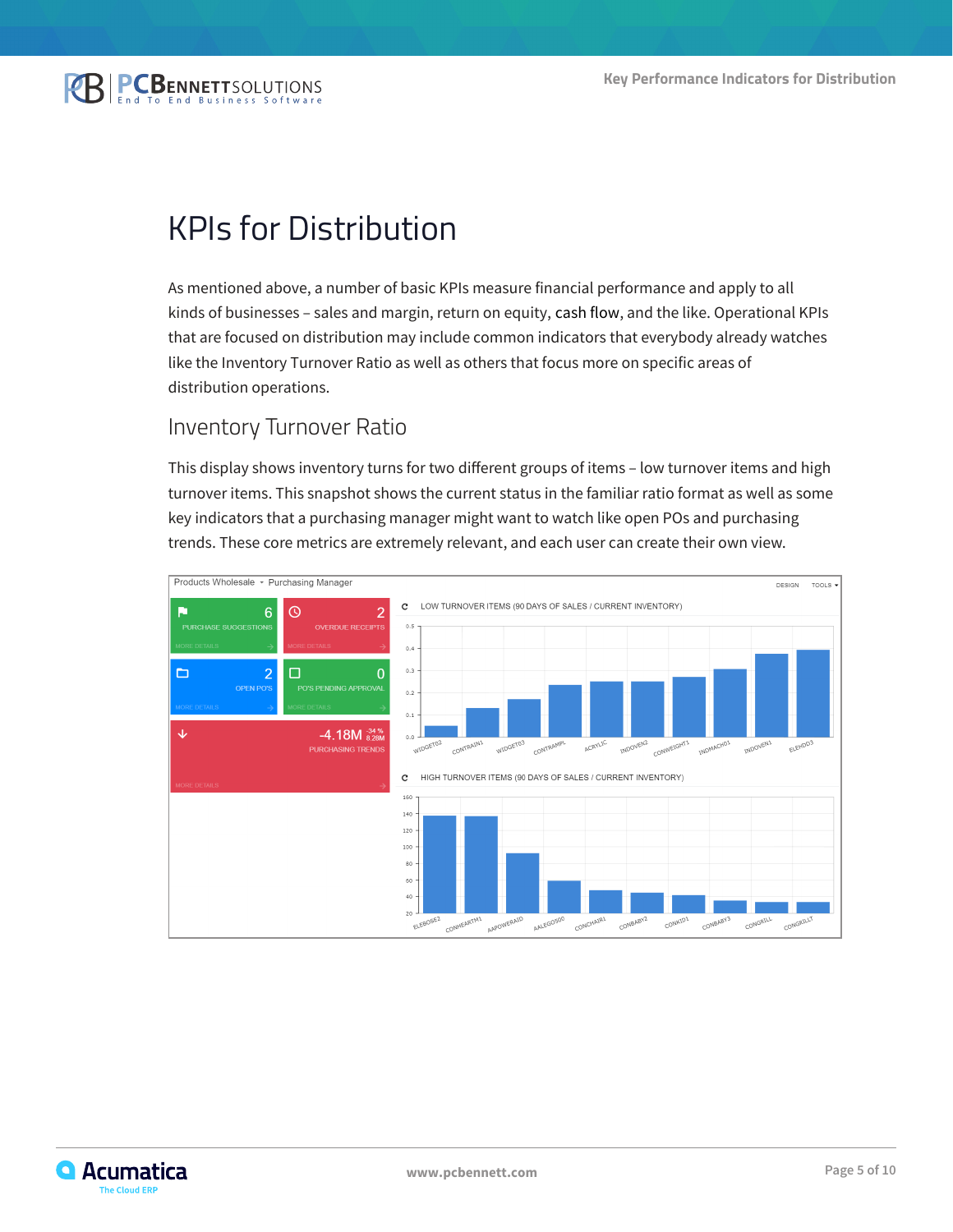

#### On Time Shipping Ratio

This example compares on-time shipping performance for custom orders at three different warehouses over a span of several years. While it is informative to see how the different warehouses do compared to each other, it is interesting – and disturbing – to see that all three warehouses are showing a marked decrease in on-time shipments for the most recent two years.

Custom orders are a challenge for any business, and they can either strengthen or weaken customer relationships Was there a policy change in this case? A supplier cost cutting or inventory reduction initiative that took effect between 2016 and 1017? This basic display quickly eliminates warehouse specific concerns and leads the analyst toward system-wide concerns that can be researched through drill-downs from this starting point.



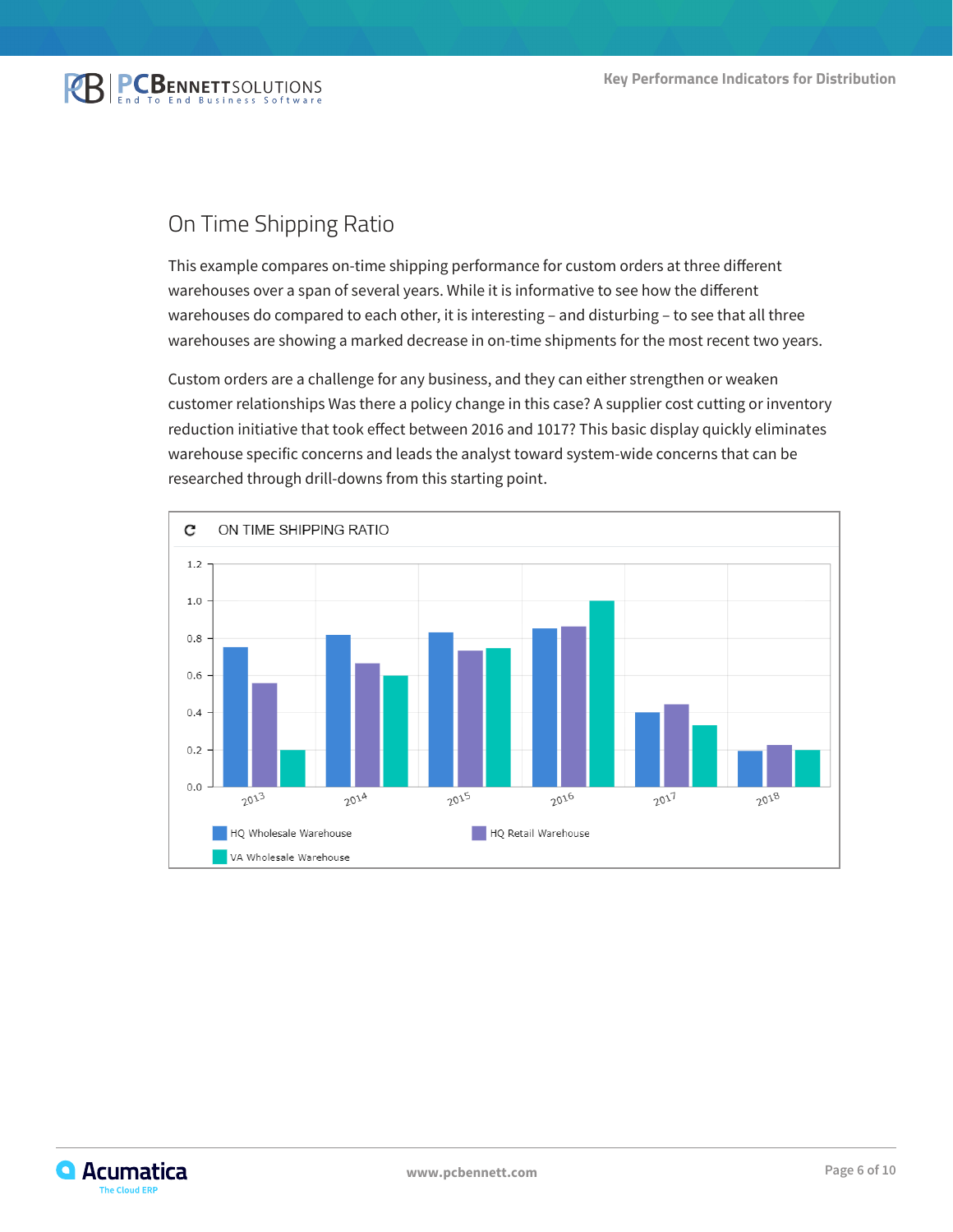

#### Profitability by Item

Sadly, not all customers are equally profitable to serve. Nor are all items, markets or channels equally profitable. Savvy distributors are well-advised to periodically review the relative profitability of customers, markets, channels and products as they formulate sales and distribution plans and budgets to optimize overall business plans and strategies. This example of Sales and Profitability by Item Class and Item illustrates the power of KPIs to sort and summarize masses of data to provide insights you can use to better understand your business.

| $1$ of $4$<br>Page:<br>Sales Profitability by Item Class and Item |                                                                     |                         |                                             |            |                |                  |            |                            |                   |
|-------------------------------------------------------------------|---------------------------------------------------------------------|-------------------------|---------------------------------------------|------------|----------------|------------------|------------|----------------------------|-------------------|
| <b>PRODUCTS</b>                                                   |                                                                     |                         |                                             | From Date: | 6/2/2017       |                  | Date:      |                            | 6/25/2018 6:44 AM |
| Company:                                                          |                                                                     |                         |                                             |            |                |                  |            |                            |                   |
| User:                                                             | admin, admin                                                        |                         |                                             | To Date:   | 6/25/2018      |                  |            | Released Transactions Only |                   |
| Branch:                                                           |                                                                     | <b>PRODWHOLE</b>        |                                             |            |                |                  |            |                            |                   |
| Item Class:                                                       |                                                                     | ALLOTHER - -            | Item Class Descr.:                          | All Others |                |                  |            |                            |                   |
| Inventory ID                                                      |                                                                     | Inv. Description        |                                             |            | Currency       | <b>Net Sales</b> | Cost       | Margin                     | Margin %          |
| <b>SPECIALORD</b>                                                 |                                                                     | Special or custom order |                                             |            | <b>USD</b>     | 1,824,000.00     | 720,000.00 | 1,104,000.00               | 60.53             |
|                                                                   |                                                                     |                         | Item Class [ALLOTHER - -] Total:            |            |                | 1,824,000.00     | 720,000.00 | 1,104,000.00               | 60.53             |
| Item Class:                                                       |                                                                     | CONSUMER - -            | Item Class Descr.:                          |            | Consumer Goods |                  |            |                            |                   |
| Item Class:                                                       | CONSUMER -100- Item Class Descr.:<br>Consumer Goods / Baby Products |                         |                                             |            |                |                  |            |                            |                   |
| Inventory ID                                                      |                                                                     | Inv. Description        |                                             |            | Currency       | <b>Net Sales</b> | Cost       | Margin                     | Margin %          |
| CONBABY1                                                          |                                                                     |                         | South Shore Savannah Changing Table         |            | <b>USD</b>     | 245,787.54       | 158,104.72 | 87,682.82                  | 35.67             |
| CONBABY2                                                          |                                                                     |                         | Little Tikes Bold n Bright Table & Chairs   |            | <b>USD</b>     | 1,072,948.40     | 570,276.18 | 502,672.22                 | 46.85             |
| CONBABY3                                                          |                                                                     |                         | Grac Pack N Play with Newborn Napperstation |            | <b>USD</b>     | 262,196.55       | 168,258.82 | 93,937.73                  | 35.83             |
| CONCHAIR1                                                         |                                                                     | Caravan Canopy Recliner |                                             |            | <b>USD</b>     | 20,588.40        | 13,786.62  | 6,801.78                   | 33.04             |
| Item Class [CONSUMER -100-BABY]                                   |                                                                     |                         |                                             |            |                | 1,601,520.89     | 910,426.34 | 691.094.55                 | 43.15             |

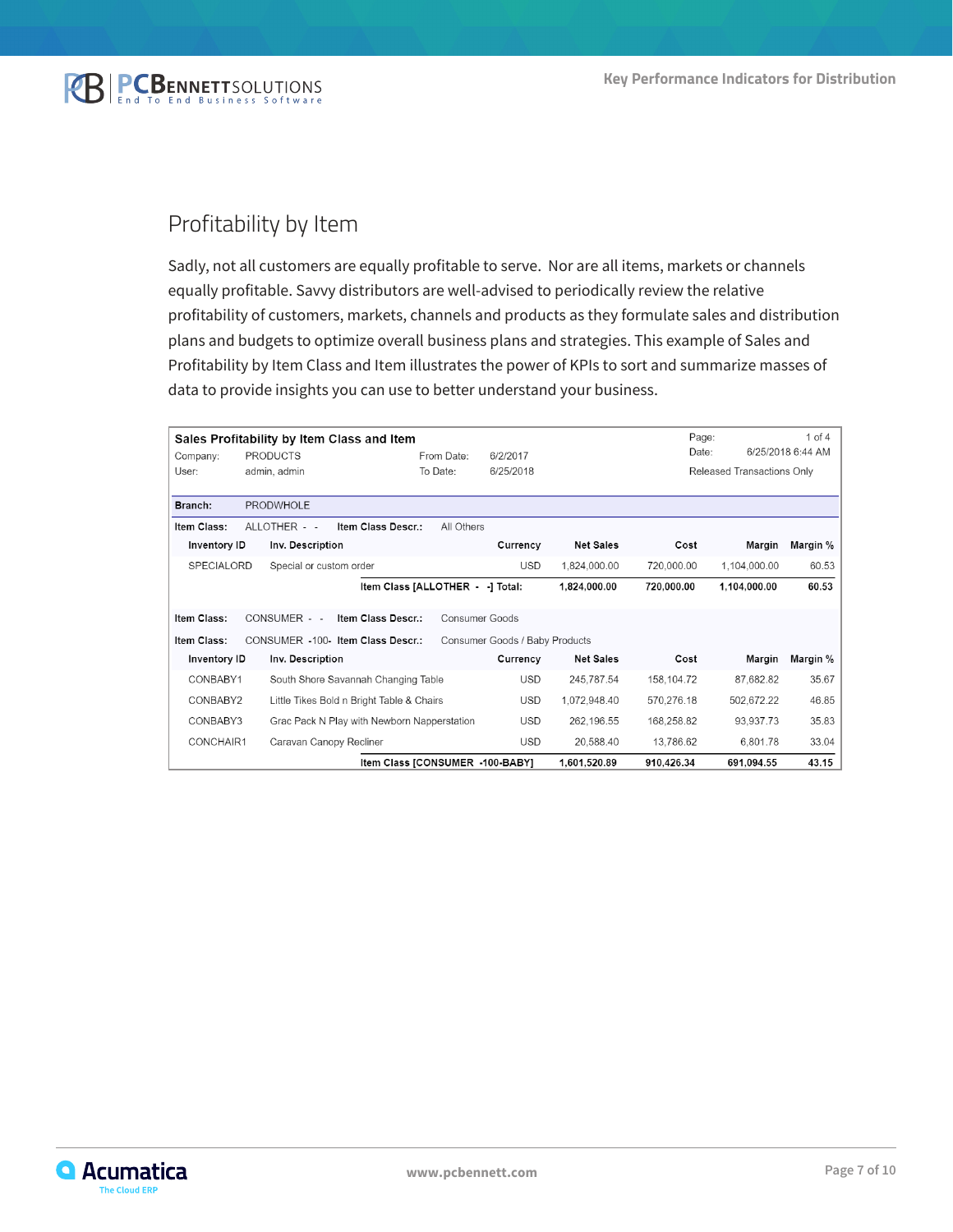**BPCBENNETTSOLUTIONS** 

### Getting Started with KPIs

Your Executive Information System will come with a selection of pre-defined KPIs 'right out of the box', as they say, and that's not a bad place to start. But consider these pre-defined KPIs to be training wheels that are helpful in letting you find your balance but are not intended for long-term

**Define a small number of high-impact KPIs (for an individual user)—no more than 8 or 10—aimed at the critical factors for that department or project.**

use. Familiarize yourself with how those KPIs work, how to manage the alerts and warnings, and how to change them to make them more relevant and more useful in your business.

As soon as you are comfortable, start to identify new KPIs that focus on the major functions of your business. The goal is to replace the training wheels with high-performance tires that are just right for you – whether they are racing slicks, mud and snow tires, those nubby mountain bike tires, or efficient highway cruisers.

Many companies getting started with KPIs will become excited by the new insights and visibility and keep defining new ways to look at the business. That is a good thing, of course, but often leads to a proliferation of KPIs that can quickly become counterproductive… again, too much of a good thing. Best practice is to have a relatively small number of high-impact KPIs (for an individual user) – no more than 8 or 10 – aimed at the critical factors for that business, department, project, or area of responsibility. A flexible Business Intelligence system will support drill-down for easy analysis and the easy creation of new ad-hoc measurements for those times when an unusual situation or new idea mandate a different view.

KPI development and use must be done with the involvement and cooperation of the ultimate users of the KPIs – never a secret project that presents the finished product to the unprepared users as a done deal. The users must understand the system and the measurements and tailor them to their specific needs. This is the only way to build a personal connection – ownership – in the KPIs that is required for them to be truly effective.

Make sure that the KPIs are more than just window dressing. They must drive decisions and actions. If they are believed, trusted, and relevant, appropriate decisions and actions will follow. Be sure that incentives line up with measurements; people respond to the way they are measured only when incentives are properly aligned.

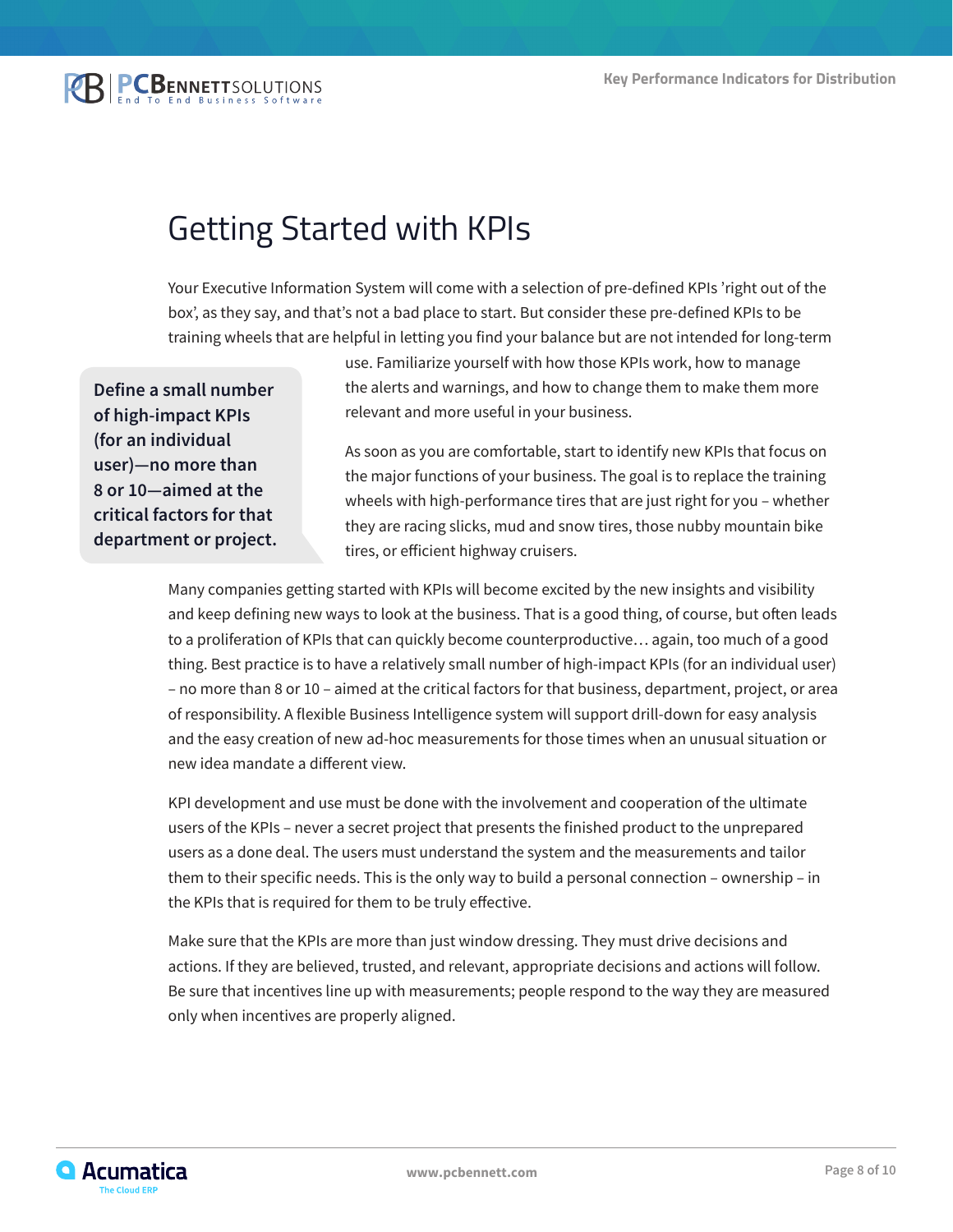### Systematizing the KPI Process

Use your initial experience to refine and expand your KPIs. In fact, regular KPI 'maintenance' should be a part of your overall management strategy. Your business continually changes. Certainly, customer preferences and markets change. The advance of technology is having an impact on every business, and static measurement systems inevitably become less relevant and useful if not maintained.

The good news is that today's KPI dashboards are truly flexible, adaptable, and user-driven. There's no need to draw up a detailed description of the changes and beg IT to recode the reports. User-friendly tools make changes and new reports simple and easy, putting the user firmly in the driver's seat. [Acumatica Distribution Management](https://www.pcbennett.com/acumatica-erp/products/acumatica-cloud-erp-distribution-edition-draft-bwd-2020-05-28/) is cloud-based so the information is readily available on any device, at any time, from anywhere. And Acumatica's cloud-based applications are built for real-time updates and a high level of flexibility so your KPIs remain dynamic and responsive in every sense of the word.

Based on a broad system like Acumatica Distribution Management, linked to other data sources such as your warehouse management system or transportation management system, along with outside resources like demographics, or economic trends, your KPI dashboard is the control tower for your business. You gather data from current sales activity and forecasts, inventory deployment, procurement and/or production, and outside factors to build a dynamic and valuable view of every aspect of your business; then maintain that view to focus on the most important factors for your continued success. Acumatica makes it easy to collect, distribute and communicate that intelligence and information.

### Conclusion / Recap

KPIs may have originated in large, complex organizations but their value is universally recognized, and technology has made powerful, flexible measurement systems with KPI capability both affordable and user-driven so smaller organizations can benefit as well.

Many KPIs are historical in nature, focused on summarization, presentation, and analysis of data commonly found in distribution management systems. User-managed alerts and alarms highlight activities and business areas that need attention, relieving busy managers from the need to pore